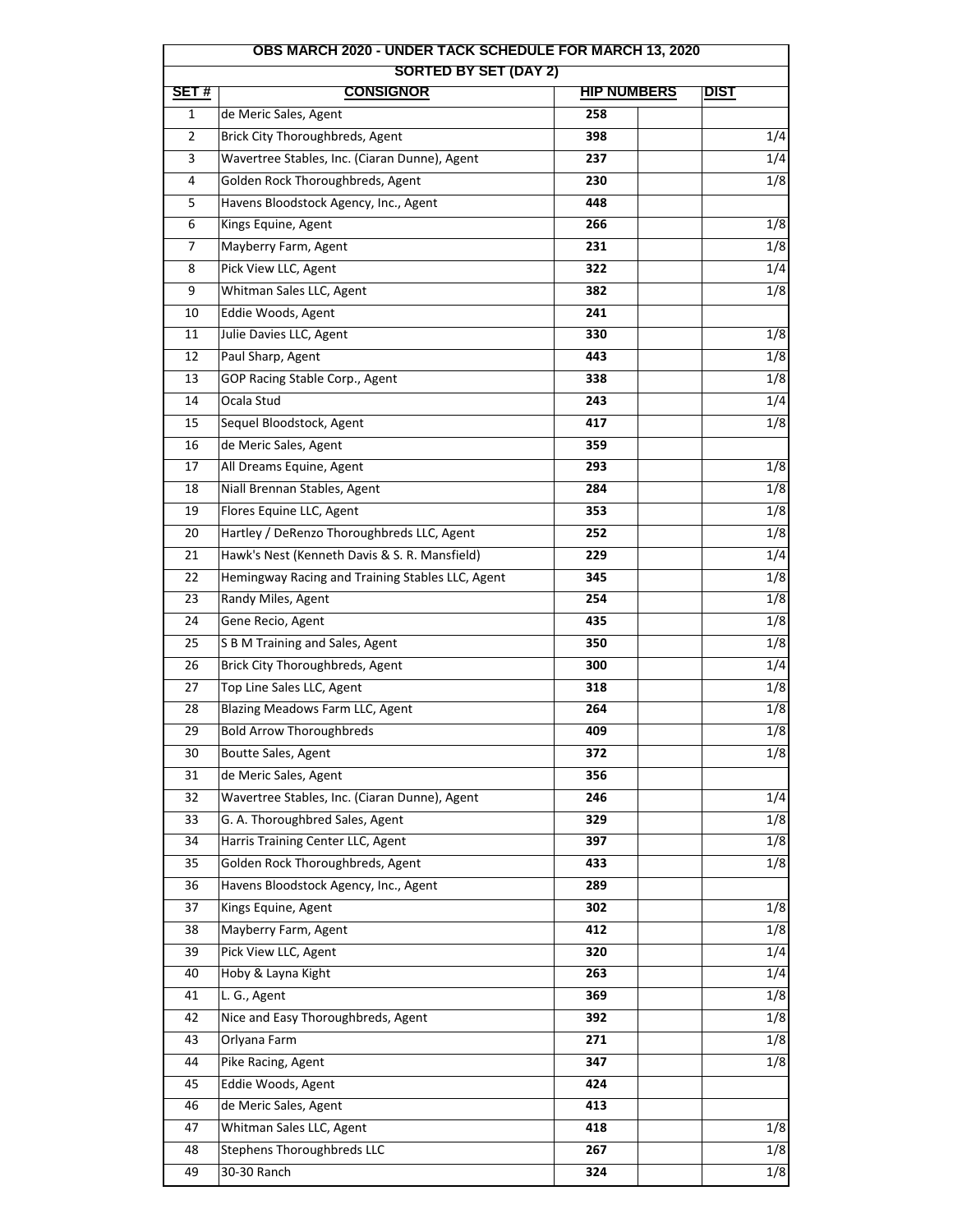| OBS MARCH 2020 - UNDER TACK SCHEDULE FOR MARCH 13, 2020                                              |                                                         |            |                         |  |  |  |
|------------------------------------------------------------------------------------------------------|---------------------------------------------------------|------------|-------------------------|--|--|--|
| <b>SORTED BY SET (DAY 2)</b><br><b>SET#</b><br><b>CONSIGNOR</b><br><b>HIP NUMBERS</b><br><b>DIST</b> |                                                         |            |                         |  |  |  |
| 50                                                                                                   | Gayle Woods, Agent                                      | 326        | 1/4                     |  |  |  |
| 51                                                                                                   | <b>ABG Warrior Racing Stable</b>                        | 337        | 1/8                     |  |  |  |
| 52                                                                                                   | <b>Bird In Hand Stables</b>                             | 249        | 1/8                     |  |  |  |
| 53                                                                                                   | Coastal Equine LLC (Jesse Hoppel), Agent                | 308        | 1/8                     |  |  |  |
| 54                                                                                                   | Paul Sharp, Agent                                       | 343        | 1/8                     |  |  |  |
| 55                                                                                                   | Julie Davies LLC, Agent                                 | 277        | 1/8                     |  |  |  |
| 56                                                                                                   | <b>Empire Bloodstock</b>                                | 316        | 1/8                     |  |  |  |
| 57                                                                                                   | Wavertree Stables, Inc. (Ciaran Dunne), Agent           | 280        | 1/4                     |  |  |  |
| 58                                                                                                   | Ends Well                                               | 410        | 1/8                     |  |  |  |
| 59                                                                                                   | Envision Equine, Agent                                  | 442        | 1/8                     |  |  |  |
| 60                                                                                                   | Farm III Enterprises LLC                                | 402        | 1/8                     |  |  |  |
| 61                                                                                                   | de Meric Sales, Agent                                   | 295        |                         |  |  |  |
| 62                                                                                                   | Cary Frommer LLC, Agent                                 | 371        | 1/8                     |  |  |  |
|                                                                                                      |                                                         |            |                         |  |  |  |
| 63                                                                                                   | Brick City Thoroughbreds, Agent<br>Golden Star Farm LLC | 333        | 1/8                     |  |  |  |
| 64<br>65                                                                                             | Golden Thoroughbreds Training and Sales                 | 339<br>290 | 1/8<br>1/8              |  |  |  |
|                                                                                                      |                                                         |            | 1/4                     |  |  |  |
| 66                                                                                                   | Pick View LLC, Agent<br>Mayberry Farm, Agent            | 375        |                         |  |  |  |
| 67                                                                                                   |                                                         | 360        | 1/8                     |  |  |  |
| 68                                                                                                   | Kings Equine, Agent                                     | 379        | 1/8                     |  |  |  |
| 69                                                                                                   | Havens Bloodstock Agency, Inc., Agent                   | 378        |                         |  |  |  |
| 70                                                                                                   | Golden Rock Thoroughbreds, Agent                        | 352        | 1/8                     |  |  |  |
| 71                                                                                                   | Niall Brennan Stables, Agent                            | 373        | 1/8                     |  |  |  |
| 72                                                                                                   | All Dreams Equine, Agent                                | 294        | 1/8                     |  |  |  |
| 73                                                                                                   | Sequel Bloodstock, Agent                                | 292        | 1/8                     |  |  |  |
| 74                                                                                                   | Ocala Stud                                              | 414        | 1/4                     |  |  |  |
| 75                                                                                                   | GOP Racing Stable Corp., Agent                          | 253        | 1/4                     |  |  |  |
| 76                                                                                                   | de Meric Sales, Agent                                   | 309        |                         |  |  |  |
| 77                                                                                                   | Gutierrez Sales, Agent                                  | 321        | 1/4<br>$\overline{1/8}$ |  |  |  |
| 78                                                                                                   | Hidden Brook, Agent<br>J R Racing Stables               | 262        |                         |  |  |  |
| 79                                                                                                   |                                                         | 404        | 1/8                     |  |  |  |
| 80                                                                                                   | Whitman Sales LLC, Agent                                | 416        | 1/8                     |  |  |  |
| 81                                                                                                   | Eddie Woods, Agent                                      | 357        |                         |  |  |  |
| 82                                                                                                   | J. J. Thoroughbreds, Agent                              | 310        | 1/8<br>1/8              |  |  |  |
| 83                                                                                                   | Kilbride Stables, Agent<br>M R Racing, Agent            | 273        | 1/8                     |  |  |  |
| 84<br>85                                                                                             | Wavertree Stables, Inc. (Ciaran Dunne), Agent           | 434<br>319 | 1/4                     |  |  |  |
|                                                                                                      |                                                         | 437        |                         |  |  |  |
| 86<br>87                                                                                             | Tom McCrocklin, Agent<br>New Hope AB LLC                | 401        | 1/4<br>$\overline{1/8}$ |  |  |  |
| 88                                                                                                   | Omega Farm, Agent                                       | 242        | 1/8                     |  |  |  |
| 89                                                                                                   | Parrish Farms, Agent                                    | 325        | 1/8                     |  |  |  |
|                                                                                                      | Blas Perez Stables, Agent                               |            | 1/8                     |  |  |  |
| 90<br>91                                                                                             | de Meric Sales, Agent                                   | 407<br>385 |                         |  |  |  |
|                                                                                                      |                                                         |            |                         |  |  |  |
| 92                                                                                                   | Pick View LLC, Agent                                    | 366        | 1/4                     |  |  |  |
| 93                                                                                                   | Brick City Thoroughbreds, Agent                         | 351        | 1/4                     |  |  |  |
| 94                                                                                                   | Mayberry Farm, Agent                                    | 405        | 1/8<br>$\overline{1/8}$ |  |  |  |
| 95                                                                                                   | Kings Equine, Agent                                     | 381        |                         |  |  |  |
| 96                                                                                                   | Havens Bloodstock Agency, Inc., Agent                   | 406        |                         |  |  |  |
| 97                                                                                                   | Golden Rock Thoroughbreds, Agent                        | 419        | 1/8                     |  |  |  |
| 98                                                                                                   | RiceHorse Stable (Brandon & Ali Rice)                   | 239        | 1/8                     |  |  |  |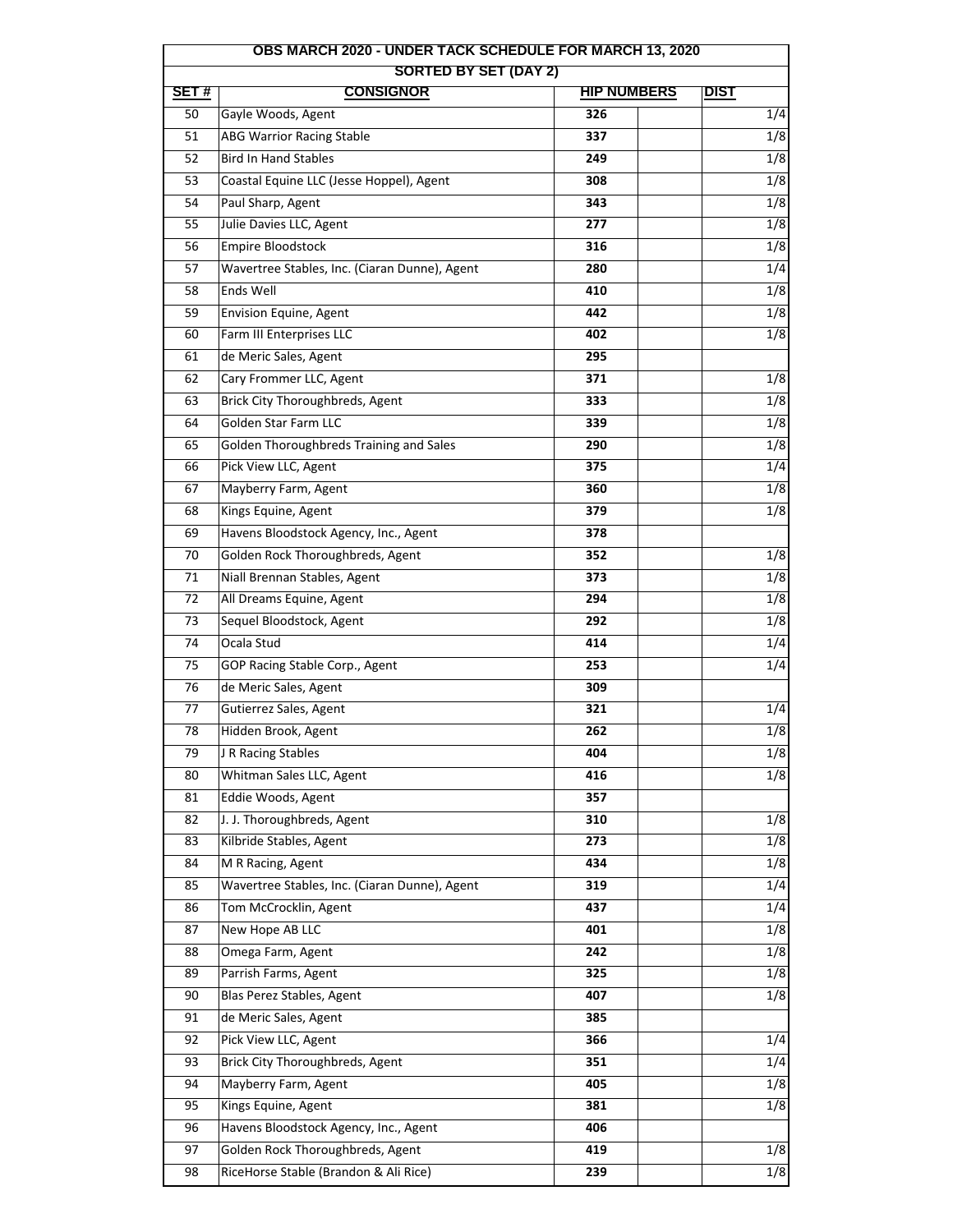| OBS MARCH 2020 - UNDER TACK SCHEDULE FOR MARCH 13, 2020 |                                                              |                           |                  |  |  |
|---------------------------------------------------------|--------------------------------------------------------------|---------------------------|------------------|--|--|
| SET#                                                    | <b>SORTED BY SET (DAY 2)</b><br><b>CONSIGNOR</b>             | <b>DIST</b>               |                  |  |  |
| 99                                                      | Boutte Sales, Agent                                          | <b>HIP NUMBERS</b><br>391 | 1/8              |  |  |
| 100                                                     | <b>Bold Arrow Thoroughbreds</b>                              | 363                       | 1/8              |  |  |
| 101                                                     | Brick City Thoroughbreds, Agent                              | 341                       | 1/8              |  |  |
| 102                                                     | Blazing Meadows Farm LLC, Agent                              | 323                       | $\overline{1/8}$ |  |  |
| 103                                                     | Top Line Sales LLC, Agent                                    | 430                       | 1/8              |  |  |
| 104                                                     | S B M Training and Sales, Agent                              | 276                       | 1/8              |  |  |
| 105                                                     | Gene Recio, Agent                                            | 408                       | 1/8              |  |  |
| 106                                                     | Julie Davies LLC, Agent                                      | 288                       | 1/8              |  |  |
| 107                                                     | Paul Sharp, Agent                                            | 235                       | 1/8              |  |  |
| 108                                                     | de Meric Sales, Agent                                        | 248                       |                  |  |  |
| 109                                                     | Randy Miles, Agent                                           | 438                       | 1/8              |  |  |
| 110                                                     | Hemingway Racing and Training Stables LLC, Agent             | 259                       | 1/8              |  |  |
| 111                                                     | Hawk's Nest (Kenneth Davis & S. R. Mansfield)                | 423                       | 1/4              |  |  |
| 112                                                     | Hartley / DeRenzo Thoroughbreds LLC, Agent                   | 304                       | 1/8              |  |  |
| 113                                                     | Flores Equine LLC, Agent                                     | 440                       | 1/4              |  |  |
| 114                                                     | Wavertree Stables, Inc. (Ciaran Dunne), Agent                | 328                       | 1/4              |  |  |
| 115                                                     | S G V Thoroughbreds LLC (Steven Venosa), Agent               | 247                       | 1/4              |  |  |
| 116                                                     | Six K's Training & Sales LLC, Agent                          | 354                       | 1/8              |  |  |
| 117                                                     | Eddie Woods, Agent                                           | 305                       |                  |  |  |
| 118                                                     | Whitman Sales LLC, Agent                                     | 265                       |                  |  |  |
| 119                                                     |                                                              | 279                       | 1/8<br>1/8       |  |  |
| 120                                                     | Team Work Racing Corp., Agent<br>Two Oaks Equine             | 441                       | 1/8              |  |  |
|                                                         | Vargas Sales                                                 | 420                       |                  |  |  |
| 121                                                     |                                                              | 272                       | 1/8              |  |  |
| 122<br>123                                              | de Meric Sales, Agent                                        | 251                       |                  |  |  |
| 124                                                     | Craig L. Wheeler, Agent<br>Brick City Thoroughbreds, Agent   | 427                       | 1/8<br>1/8       |  |  |
|                                                         |                                                              |                           |                  |  |  |
| 125                                                     | GOP Racing Stable Corp., Agent<br>Ocala Stud                 | 349                       | 1/8              |  |  |
| 126<br>127                                              |                                                              | 232                       | 1/4              |  |  |
|                                                         | Sequel Bloodstock, Agent<br>All Dreams Equine, Agent         | 447                       | 1/8              |  |  |
| 128                                                     |                                                              | 317                       | 1/8              |  |  |
| 129                                                     | Niall Brennan Stables, Agent                                 | 388                       | 1/8              |  |  |
| 130                                                     | Pick View LLC, Agent                                         | 268                       | 1/8              |  |  |
| 131                                                     | Mayberry Farm, Agent                                         | 403                       | 1/8              |  |  |
| 132                                                     | Kings Equine, Agent<br>Havens Bloodstock Agency, Inc., Agent | 395                       | 1/8              |  |  |
| 133                                                     |                                                              | 257                       |                  |  |  |
| 134                                                     | Golden Rock Thoroughbreds, Agent                             | 364                       | 1/8              |  |  |
| 135                                                     | Winners Circle Thoroughbreds LLC                             | 283                       | 1/8              |  |  |
| 136                                                     | Woodford Thoroughbreds, Agent                                | 454                       | 1/8              |  |  |
| 137                                                     | de Meric Sales, Agent                                        | 238                       |                  |  |  |
| 138                                                     | Advanced Thoroughbreds LLC, Agent                            | 336                       | 1/8              |  |  |
| 139                                                     | Big Easy, Agent                                              | 421                       | 1/8              |  |  |
| 140                                                     | C & J Stable, Agent                                          | 422                       | 1/8              |  |  |
| 141                                                     | Wavertree Stables, Inc. (Ciaran Dunne), Agent                | 361                       | 1/4              |  |  |
| 142                                                     | Coastal Equine LLC (Jesse Hoppel), Agent                     | 298                       | 1/8              |  |  |
| 143                                                     | Paul Sharp, Agent                                            | 282                       | 1/8              |  |  |
| 144                                                     | Julie Davies LLC, Agent                                      | 348                       | 1/8              |  |  |
| 145                                                     | <b>Bird In Hand Stables</b>                                  | 344                       | $\overline{1/8}$ |  |  |
| 146                                                     | <b>ABG Warrior Racing Stable</b>                             | 335                       | 1/8              |  |  |
| 147                                                     | Gayle Woods, Agent                                           | 342                       | 1/8              |  |  |
| 148                                                     | Classic Equine, Agent                                        | 255                       | 1/8              |  |  |